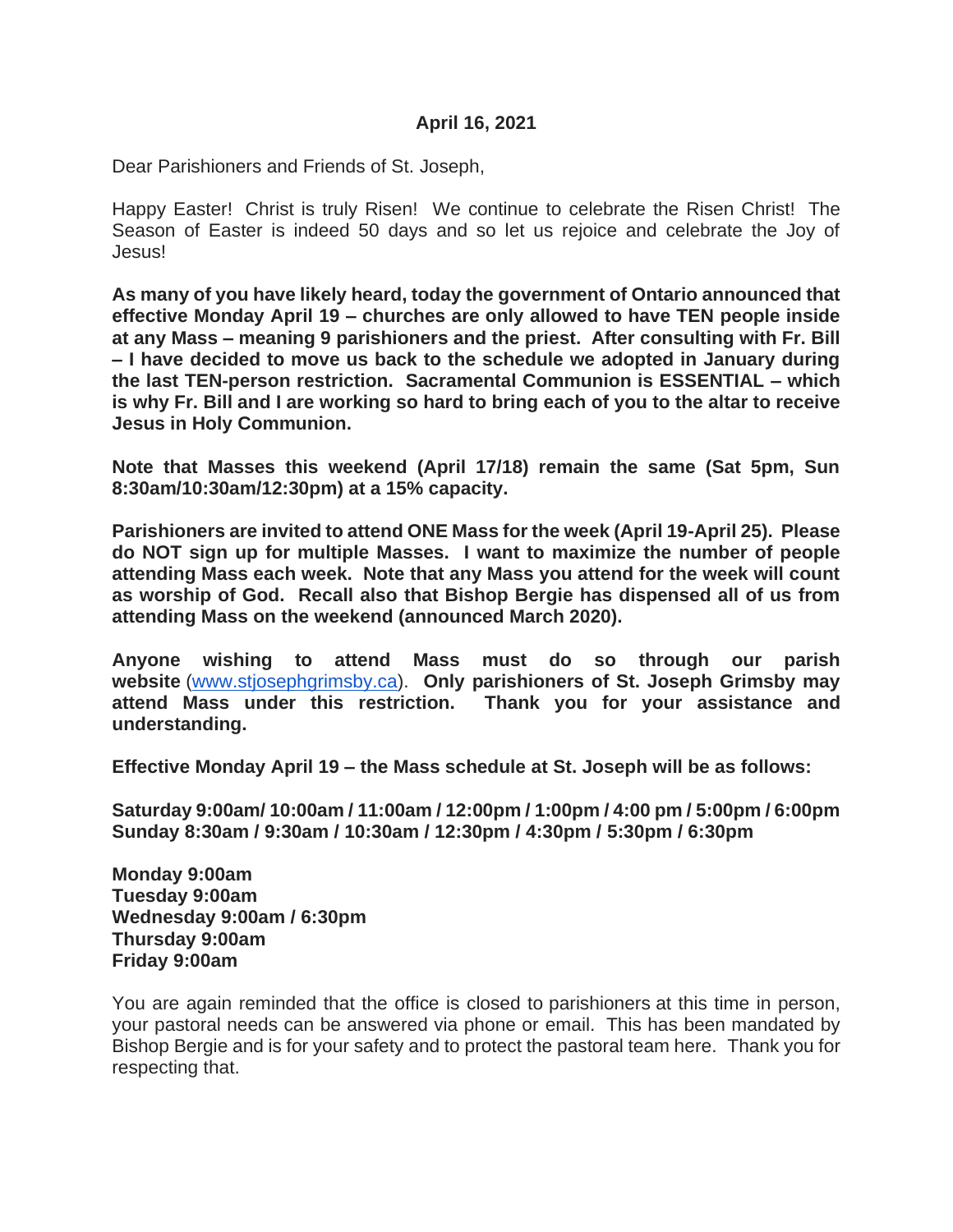Mass will continue to be livestreamed on Sundays at 10:30am and daily from Monday to Saturday at 9:00am through the Parish Facebook Account [\(www.facebook.com/StJoesGrimsby\)](http://www.facebook.com/StJoesGrimsby) and the Parish YouTube channel [\(https://www.youtube.com/channel/UCX5\\_TJMB7GpOw6M0LV8t9pw\)](https://www.youtube.com/channel/UCX5_TJMB7GpOw6M0LV8t9pw).

Please also note that, at the request of the Bishop, there is to be no parish meetings here on the campus during the lockdown – we are encouraging all parishioners to exploit the digital meetings held here at the parish each week.

## **Important updates:**

1. This weekend brings our ninth week of METANOIA to a close. We have been reflecting on "This teaching is hard."

I remind you to watch the video at least once during the week and perhaps continue to reflect upon the questions that I have outlined below if you find them helpful for you.

I have included the questions here for those who are not following on our Parish Facebook page. Beginning on Sunday, I invite you to begin watching the 10<sup>th</sup> video entitled "Do you love me?"

Questions to Ponder….

METANOIA Discussion Session #9 – This teaching is hard.

1. Do I have selective hearing – only wanting to hear things that appeal to me, or do I long to hear truth? (In relationships, dialogue, health, life, world). Am I one that deals with confrontation well or do I run from it?

2. The truth can be difficult to hear at times…. Am I open to hearing it? What is God saying to me that is true that perhaps I am reluctant or stubborn to address?

3. What is a teaching(s) of the Lord that I find difficult? Am I continuing to wrestle with it, or do I just push it away as irrelevant, outdated or not applicable to me/ my life?

4. Even as God's teachings are difficult – if Jesus is willing to let some people walk away from Him, rather than 'water-down' or change His teachings – what does that say to me?

5. Do I, like Amber prefer a 'happily ever after' relationship with God – or am I looking for a real one that conforms itself to a "pick up your daily cross and follow me" approach?

6. Do I live with God on a merit-based level – or do I understand that there is nothing that I can do to make God love me more/less?

7. Teaching on forgiveness – "how often should I forgive…… 70x7 times." How do I deal with this?

8. Who is the Holy Spirit asking me to forgive? Can I do as Fr. Dave suggests and ask the question as I sit in a church in prayer and begin to write these people's names down in the presence of Jesus in the Eucharist?

9. Am I living intentionally on the road that leads to life?

10. The world says 'do whatever you want' – however Jesus asks us to "renounce yourself" – am I willing to do this?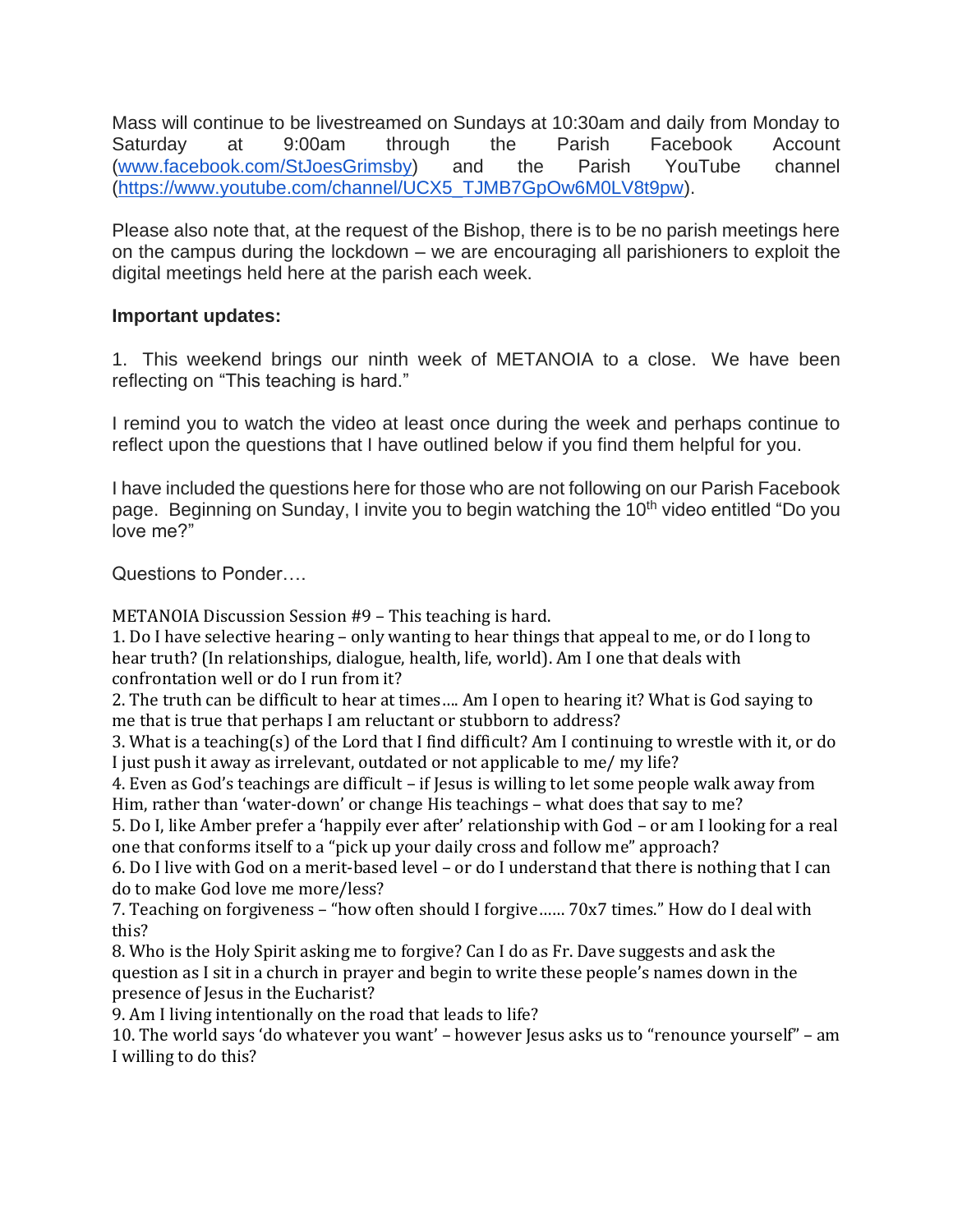11. St. John Paul II said in his writing Mission of the Redeemer – "Conversion is accepting a personal decision of the saving sovereignty of Christ and become His disciple," how do I feel about this?

12. Matthew 5:44-45 – "love your enemies, pray for those who persecute you." How do I deal with this? Who are the enemies in my life? Am I praying for them?

13. How do I deal with the concept of obedience? Do I rather do what I want? Obedience is easy when you love someone…. Do I love God enough to obey Him and realize He wants what is best for me?

14. Mary's last words in the scriptures – from the Wedding of Cana are – "do whatever He tells you." How do I deal with the teachings of Jesus – will I listen to Mary, or focus on my own thing instead?

15. Am I going to do what I want to do, or am I going to do what the Lord is calling me to do? Thereby also what the Church is asking of me to do?

16. Brian says, "If we want to know ourselves, let's consult the Creator." Do I do this?

17. Jesus wrestled with the Father's plans for Him, but always conformed… "Not my will, but Your will be done." Can I apply this to myself?

18. What is God asking me to do right now that I am wrestling with? What are the teachings of Jesus that I know I must follow, but for a variety of reasons, I push away or pretend to ignore? God bless you.

May God bless you all.

Gentle reminder, for those who wish to participate or observe a group think, I continue to hold 3 livestream sessions each week to allow for dialogue, discussion and asking of questions. These live sessions take place through the parish Facebook page [\(www.facebook.com/StJoesGrimsby\)](http://www.facebook.com/StJoesGrimsby) and take place at the following time slots to accommodate your schedule. **Watch the movie 30 minutes before these three live sessions and use them to assist you to grow spiritually.**

#### **This week the times of the livestream will be Monday 12:30pm / Thursday 7:30pm / Saturday 11:30am**

(Note – they will all be uploaded to the Parish YouTube channel for those who do not use the Facebook platform). Again, kindly watch the videos BEFORE these sessions – we will not be watching them together on Facebook (in case of internet crash, slow connection etc.).

2. **The Knights of Columbus will be holding a Wine Bottle sale** in a partnership with Fielding Estate Winery to support the Parish Heating and Air Conditioning Campaign as well as their other local charitable events.

The fundraising event will run from April 10 until Saturday May 8<sup>th</sup>. Orders MUST be submitted by Saturday May 8<sup>th</sup>.

Select your wine and quantity from the order form attached to this message. Ask your friends and family to join you and place their order together. This is a great gift idea for Mother's Day, preparing in advance for the BBQ season or treating yourself.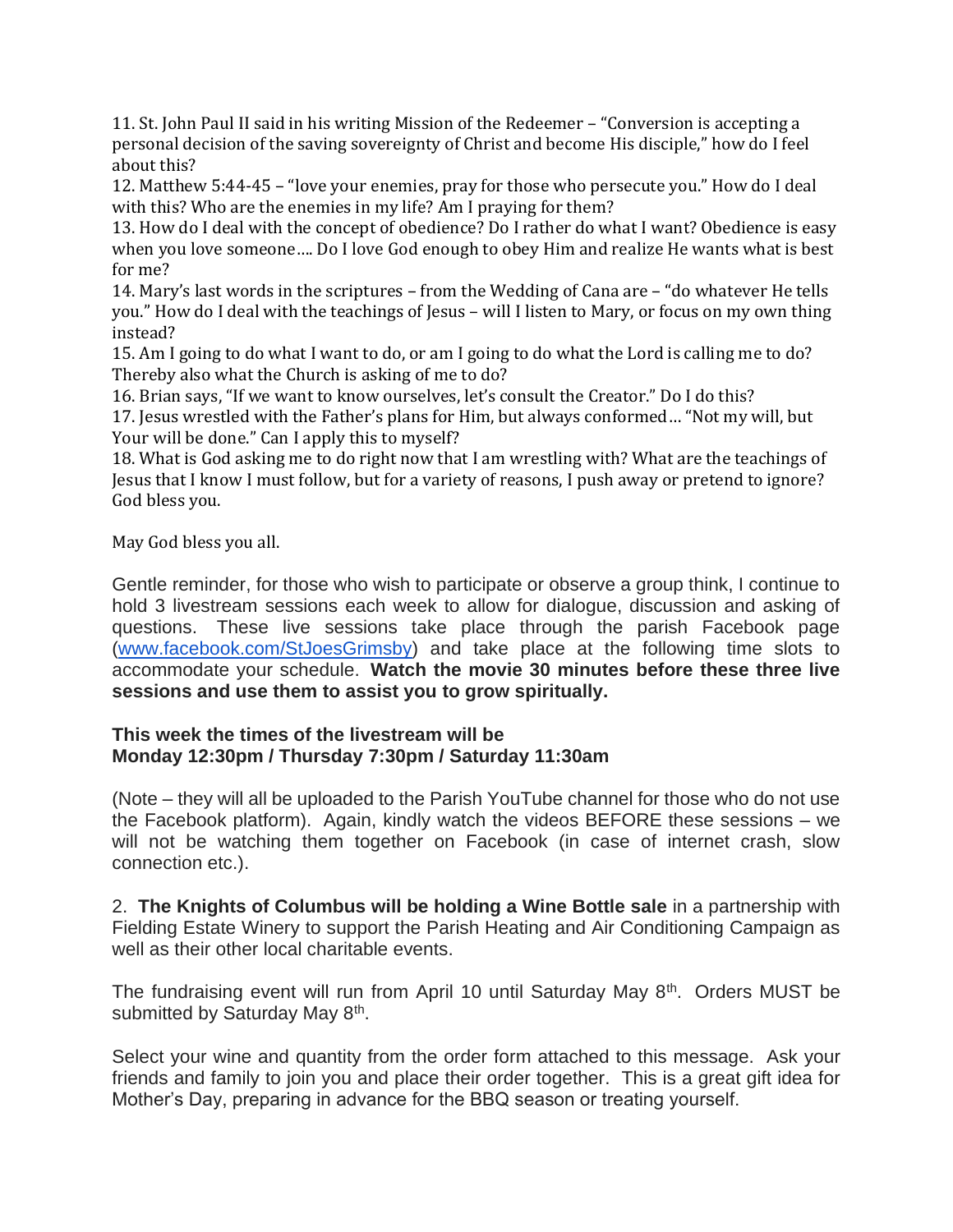To place an order – please email the parish office at  $s$  *i*rc.grimsby @cogeco.net or contact the parish office 905-945-2661.

#### **Methods of payments:**

- Etransfer: [myparishgift@gmail.com](mailto:myparishgift@gmail.com) memo line "WINE"
- Cheque payable to St. Joseph's Parish memo line "WINE" and bring to the office.
- Pay cash and make arrangements with the parish office 905-945-2661

## **Wine pick up is Sat, May 15th 2:00pm - 3:30pm St. Joseph church parking lot. Thank you for supporting the parish and the Knights of Columbus.**

3. I continue to remind all families with young children of the 4 videos I have produced to help families pray the Rosary together as a family. Find these videos on our parish website at the following link: <https://www.stjosephgrimsby.ca/resources/> - scroll to the bottom and you will see the Video links. What a great opportunity to join in prayer as a family and pray the rosary together during Lent.

## 4. **Development and Peace Share Lent Campaign**

#### **Thank you for sharing love this Lenten season!**

The *Share Love, Share Lent* campaign called you to share love, and you opened your hearts.

Our parish has collected monies as well as many have given online directly. Stay tuned for an updated amount in the coming weeks.

This money will help sustain programs and projects that serve some of our most vulnerable sisters and brothers in the Global South!

**Thank you for your generosity.** If you have not already done so, please consider making a donation at **[devp.org/lent.](https://devp.org/lent)**

5. Thanks be to God! Our 4 Confirmation liturgies were sprit-filled and beautiful. I thank Bishop Bergie for invoking the Holy Spirit upon our young people. Thanks to Tracy and Andrew for helping to make these liturgies special and meaningful.

6. Sunday April 18 @ 3pm – the students of St. Joseph Catholic will receive Jesus in Holy Communion for the first time. Please pray for them as they are blessed by God. After this weekend, unfortunately  $-1$  must reschedule the remaining four 1<sup>st</sup> Communion Masses due to our limit of TEN people in the Church at any time. Parents of our 1<sup>st</sup> Communion students, please see my email to assist you in making subsequent arrangements. 1st Communion Masses will take place when we are able to hold them.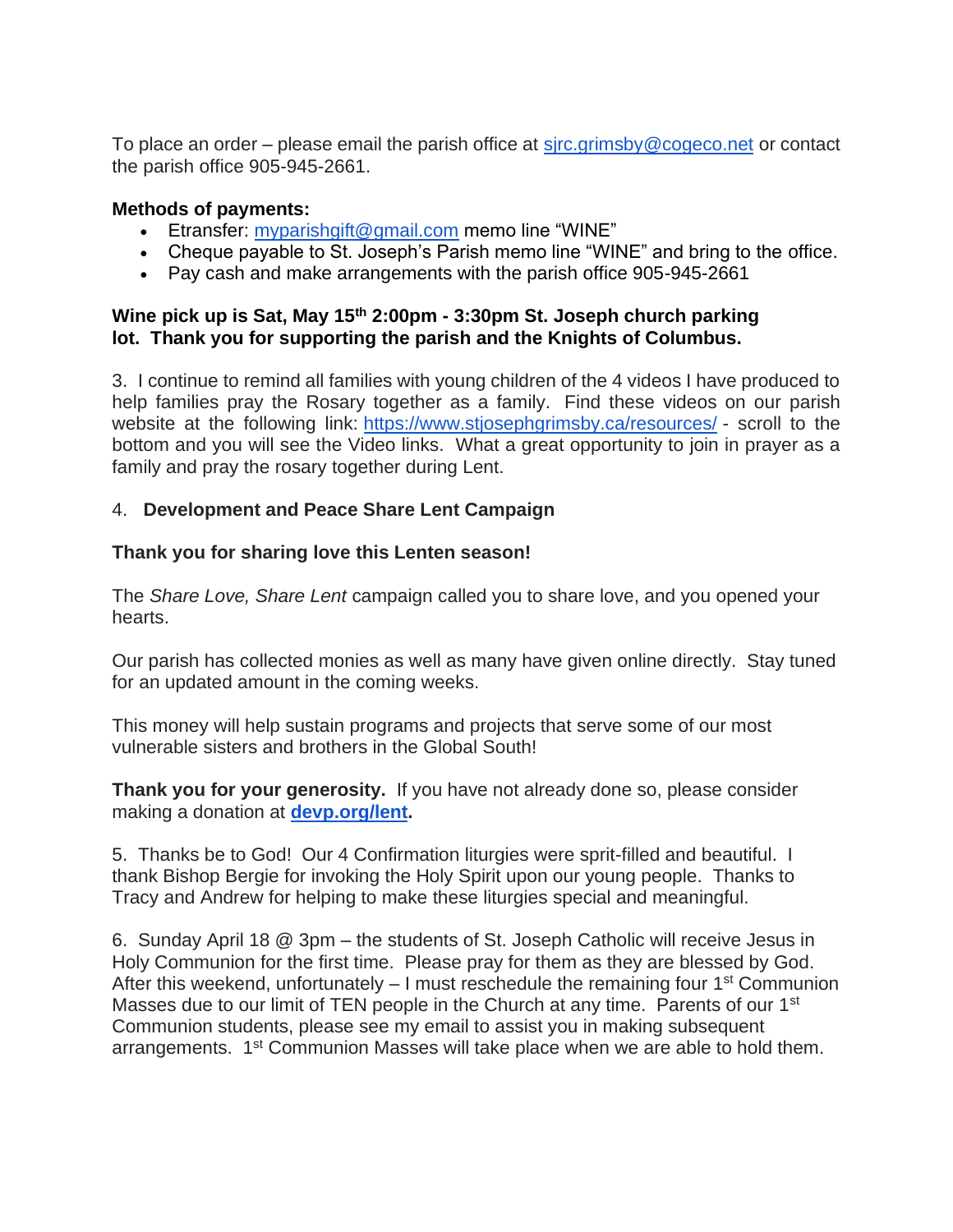# **CHILDREN LITURGY / LITTLE SPIRITS RESOURCES**

Use the link for the most up to date resources for Children's Liturgy [\(https://www.stjosephgrimsby.ca/childrens-liturgy/\)](https://www.stjosephgrimsby.ca/childrens-liturgy/) and Little Spirits [\(https://www.stjosephgrimsby.ca/little-spirits/\)](https://www.stjosephgrimsby.ca/little-spirits/)

## **OTHER IMPORTANT UPDATES**

1. Please continue to remember the parish regarding financial giving. We rely on your weekly contributions to sustain and build the kingdom of God in our parish. You can drop your offerings off in the boxes following Mass this weekend, drop it off in the outside mailbox, bring it to the parish office all week, or through the etransfer option – [myparishgift@gmail.com.](mailto:myparishgift@gmail.com) Thank you in advance to those families who continue to sustain our parish through their contributions.

2. Please continue to support our campaign for the new Heating and Air Conditioning units here at St. Joseph. **This project will cost the parish \$120,000** and your generosity is required to meet these costs. Thank you to those who have already stepped up and made donations – to date, we have **currently raised \$54,070 towards the total**. I am asking all parishioners to contribute significantly to this project since we all expect a warm church in the winter and cool church in the summer months. The old units, original to this church building, lasted us 25 years – and for those of us who are homeowners, we know that we certainly 'soaked' every ounce of life out of them. As you make your contribution, please write **"HEATING / AIR"** on the front of your envelope or in the memo line of an etransfer [\(myparishgift@gmail.com\)](mailto:myparishgift@gmail.com) and those funds will be counted towards your tax receipt for the end of the year. Special envelopes will be available to pick up for this project next weekend. Thank you in advance for your assistance.

3. 2021 envelopes are available for pickup in the foyer of the Church. Please pick up your envelopes for the new year which begins the end of November. **Please contact the parish office if you are shifting from the paper envelope to e-giving only. We can cancel your box order for 2022 and save on the purchase of envelopes, in addition to being more environmentally friendly. Thank you!**

4. 2020 tax receipts are now available for pickup in the foyer of the Church. Thank you for your generosity in supporting the parish this past year.

5. Confessions will be heard on April 17 from 3-4:00pm in the St. Nicholas Room.

6. The parish website continues to help so many  $-$  visit [www.stjosephgrimsby.ca](http://www.stjosephgrimsby.ca/)  $-$  and our social media accounts to help enhance your faith. Also please continue to look at the parish YouTube channel for daily updates.

Facebook - <https://www.facebook.com/StJoesGrimsby/> Instagram - <https://www.instagram.com/stjoesgrimsby/> Twitter - <https://twitter.com/stjoesgrimsby>